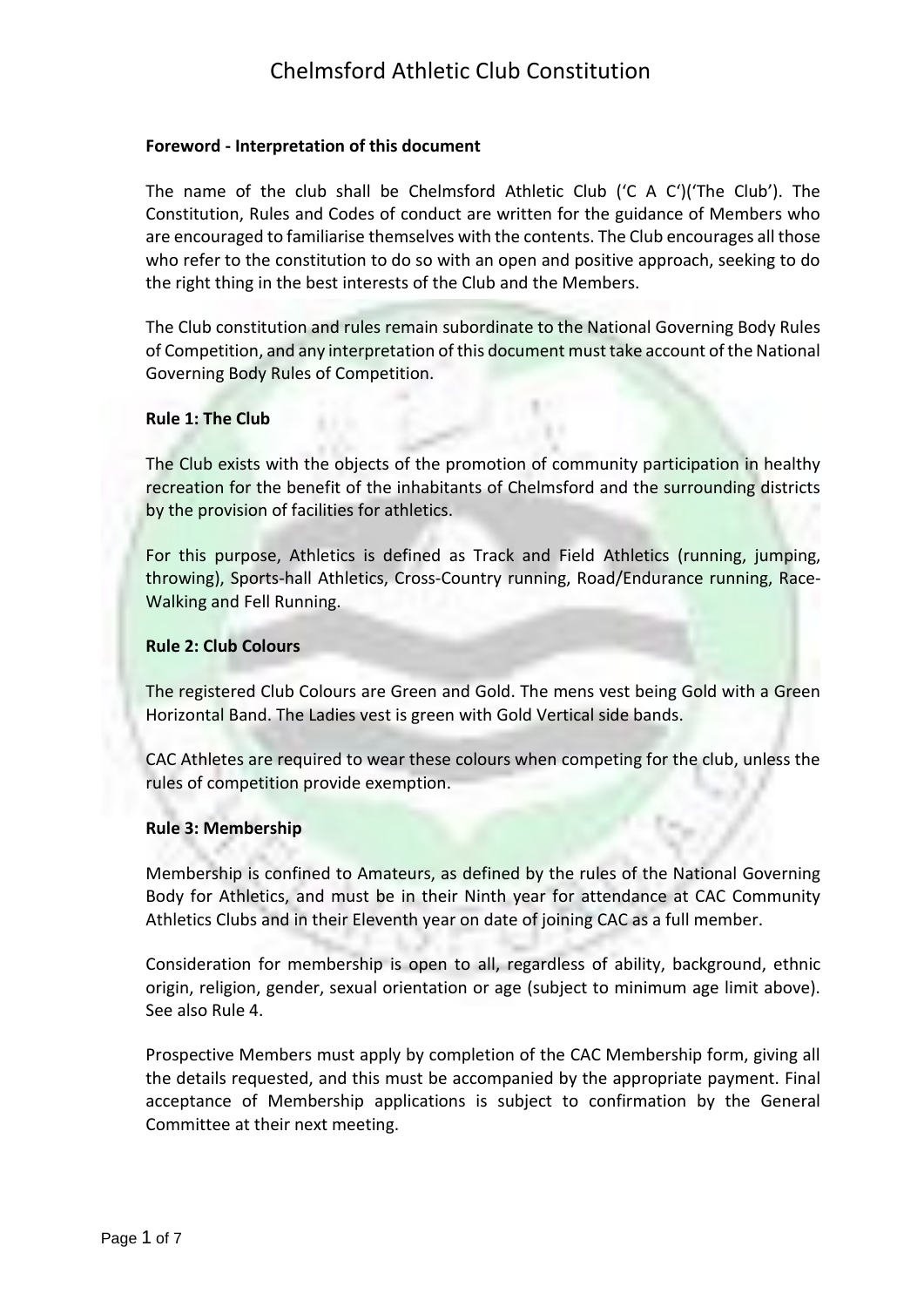The Membership list for Athletes aged Under 17, or any specific sub-age-group, may be closed from time to time if the General Committee believe that CAC does not have the coaching or other capacity to cope with the additional Membership. In such cases a sequential waiting list will be maintained to ensure fairness to prospective new Members.

- $\Box$  Grades of Membership shall be:
- $\Box$  Competing Member Waged
- □ Competing Member Unwaged
- □ 2<sup>nd</sup> claim Member
- $\Box$  Higher Competition Status Member
- Associate Member.

Members will be subject to the regulations of the constitution and by joining the club will be deemed to accept those regulations and codes of conduct the club has adopted.

#### **Rule 4: Equity and Welfare**

CAC shall promote equal opportunities for all people who wish to take part in Amateur Athletics and adheres to the UKA safeguarding policy.

It will not discriminate in the provision of facilities or support for people on the basis of gender, ethnicity, religion, sexual orientation or any other irrelevant distinction. It will provide support and facilities for people with disabilities in every way it can within its means.

### **Rule 5: Subscriptions**

The annual subscription will be decided annually at the Annual General Meeting, based on the financial projections and proposal from the General Committee.

The subscription is payable on completion of the Membership application form, and thereafter due on January 1stof each year.

No Member whose subscription is more than 3 months in arrears is eligible to be selected for, or take part in any team or individual competition promoted by CAC nor be eligible for an award.

No Athlete will be registered for the following competition year with the governing body, if their subscription is more than three months in arrears at the required date of registration.

In case of hardship, written applications for exemption can be made in confidence to the Membership Secretary.

The Committee have power to expel any member, whose subscription is six months in arrears, provided that notice in writing of the arrears shall have been sent to the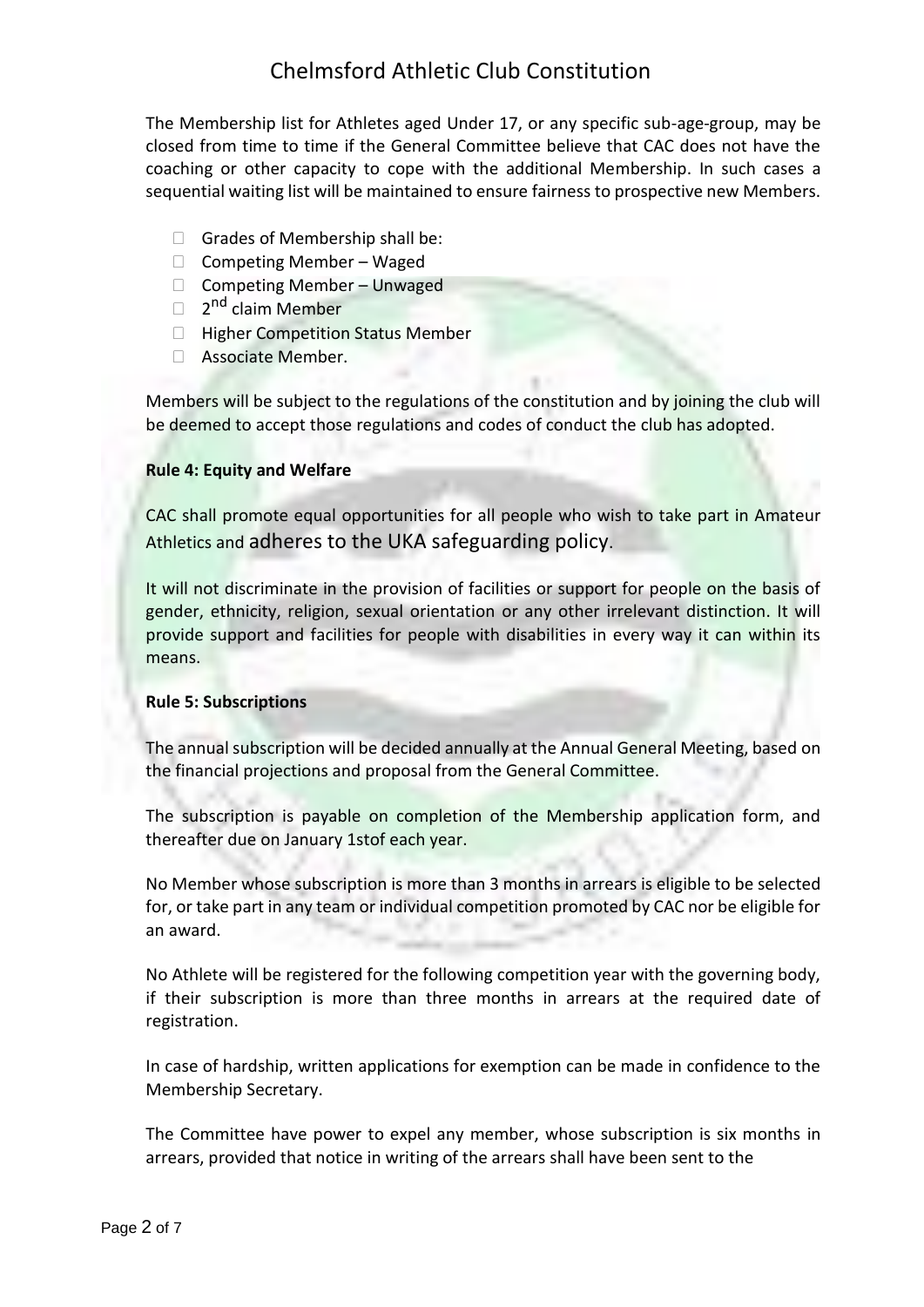Member, addressed to his or her last known address, informing them of the proposed action of the Committee.

### **Rule 6: General Committee**

The management of CAC shall be vested in a committee consisting of a

- D President
- Chairman
- □ Secretary
- □ Treasurer
- $\Box$  The officers of CAC
- □ and at least one additional member.

The list of officers of CAC shall be proposed by the outgoing committee, included in the notification of the Annual General Meeting, and approved by that meeting. The number of officers and additional Members, taken together, shall not exceed 15.

For this purpose, officers of CAC are deemed to be those with specific portfolio responsibility, such as Cross-country, Endurance running, Coaching etc..

All of the committee positions are elected annually. At any General Committee meeting, a minimum of six Members must be present in order to conduct any business.

The General Committee has the power to fill any vacancy which may arise and to co-opt further Members if required. Co-opted Members have no voting rights at General Committee meetings.

The General Committee may from time to time appoint sub-committees for specific tasks. The Chair of any sub-committee must be a member of the General Committee.

All General Committee positions are honorary.

Any elected member of the General Committee who is absent from three successive meetings, illness excepted, may at the discretion of the General Committee, be replaced for the remaining elected term of the committee.

#### **Rule 7: Finance**

The CAC financial year will be to December 31st of each year.

All funds shall be banked in accounts held in the name of the club. Cheques must be signed by a minimum of two persons, the signatures of the President, Secretary, Treasurer and Chair, or any other specifically nominated person, being valid.

The Treasurer is required to produce independently verified Accounts, for the previous completed financial year, at the Annual General Meeting.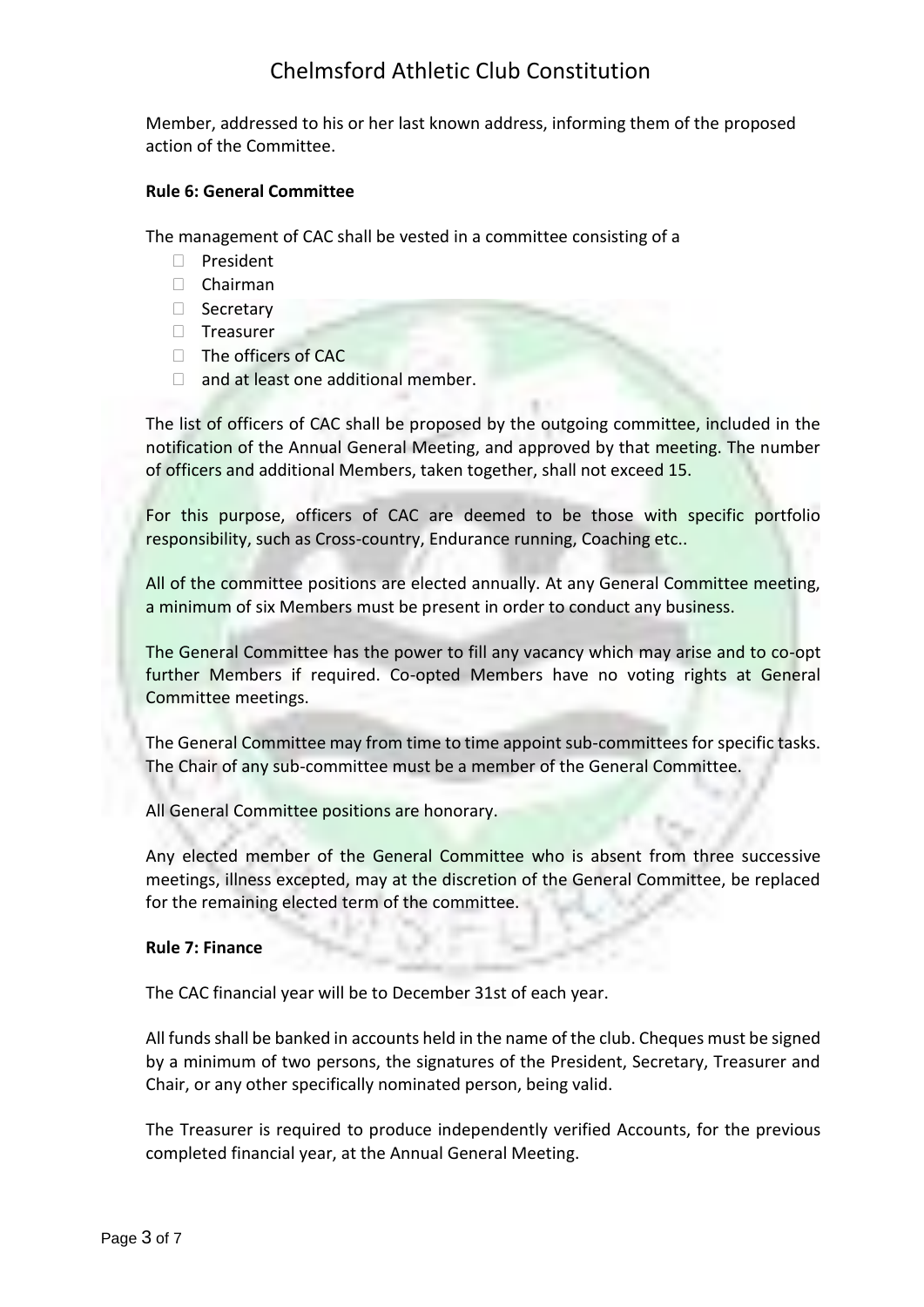All decisions on non-routine expenditure must be endorsed by the General Committee. Routine items are recurring items such as facility hire, transport for approved teams, and situations where budgets are provided for specific activity groups and will have been budgeted. Non-routine items are likely to be one-off special purchases or payments.

## **Rule 8. Resignation of Membership**

Any Member wishing to resign Membership shall give notice in writing to the Membership Secretary prior to the end of their Membership year. In default of such notice, subscription for their ensuing Membership year shall become payable.

Resignation may not be accepted if a Member is financially indebted to the club, and this may consequently affect first claim status transfers.

## **Rule 9. Disciplinary Matters**

Any matter of a disciplinary nature shall be dealt with following the procedures set out in the Disciplinary Code of the National Governing Body, such that CAC acts for disciplinary matters within its remit in the same manner as the National Governing Body should act for such matters in its areas of responsibility.

The underlying principle is to protect the interests of the Club and the Member(s) against whom allegations have been made. All matters should be dealt with discreetly and confidentially. Specifically the procedure will have four stages:

- 1. An investigation of any substantial complaint or allegation will be carried out as swiftly as possible by at least two Members of the Club. The investigators should have played no previous part in the events or matters to be investigated. The person(s) against whom allegations are made shall be informed that an investigation has been instigated.
- 2. The investigators will report their findings to a Club Officer (the Officer to be nominated by the General Committee) within a reasonable period, not normally greater than two months, stating whether or not there is a case to answer.
- 3. If there is a case to answer a Hearing will be held by a Disciplinary Panel. The Panel will be appointed by the General Committee and will have three members, normally drawn from the General Committee, and who have not been previously involved in the event investigated. If specialist expertise is required, up to two further persons can be co-opted to the panel. The Panel and the Hearing will follow the same procedures as those specified for the equivalent National Governing Body Disciplinary bodies. The Panel Secretary will be a Club Member in attendance and not a member of the Panel.
- 4. There shall be a right of appeal. The General Committee will appoint an Appeal Panel at the same time as the Disciplinary Panel is appointed. The Appeal Panel will have three members who should make every effort to exclude themselves from any discussion of the allegations so that their judgements are not prejudiced in the event of an appeal. If possible one member of the Appeal Panel should be an independent third party from outside the Club. Appeals can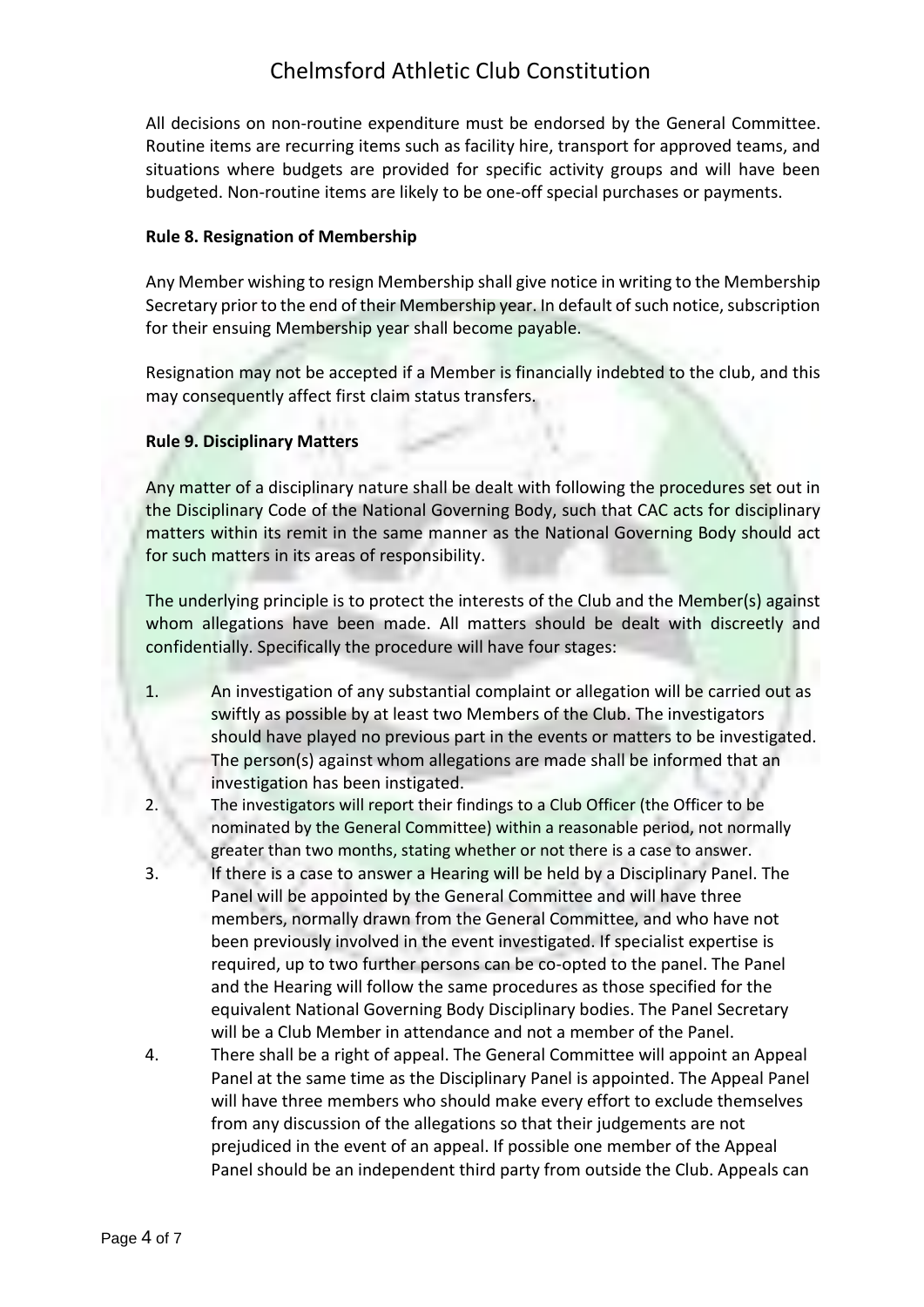also be made to other relevant Athletics Bodies where appropriate, and will follow the disciplinary rules of those bodies.

Details of the Disciplinary Code should be made available to the individual(s) against whom allegations have been made and to any other person on request. The decision whether or not a complaint or alleged misconduct should be dealt with through the Disciplinary Code rests entirely with the General Committee, or through a General Meeting of the Club as set out elsewhere in the Club constitution.

## **Rule 10. Annual General Meeting**

An Annual General Meeting shall be held in March of each year to receive Reports and Financial Statements from the General Committee and to elect officers and the Honorary Auditor for the ensuing year.

No alteration to The Constitution and rules of CAC may be made except at the Annual General Meeting or at a Special Meeting convened for that purpose. Notice of any proposed constitutional alterations to be considered at the Annual General Meeting must be made to the Honorary Secretary twenty eight days before such meeting.

Nominations for General Committee officers and portfolio posts must be received by the Secretary at least 14 days before the Annual General Meeting. If two or more nominations are received then an election shall be held at the Annual General Meeting. If only one nomination is received then the Annual General Meeting shall elect the nominated candidate, or vote to reopen nominations. If no nominations are received by the Secretary then nominations shall be reopened at the Annual General Meeting.

The Honorary Secretary shall give at least twenty eight days notice to all people entitled to attend such meeting. Such notice shall state time and place of the meeting and the business to be transacted.

The quorum for the Annual General Meeting is 10 Members.

## **Rule11. Special General Meetings**

A special general meeting must be called by the Honorary Secretary within fourteen days of receipt of a requisition signed by at least 30 Members or one tenth of the Membership of CAC (whichever is smaller), stating in detail the nature of the business to be brought before the meeting.

The calling notice shall state time and place of the meeting and the business to be transacted. The meeting should take place a minimum of fourteen days after, but not more than twenty eight days after, the issue of the calling notice.

The quorum for a Special General Meeting is 20 Members.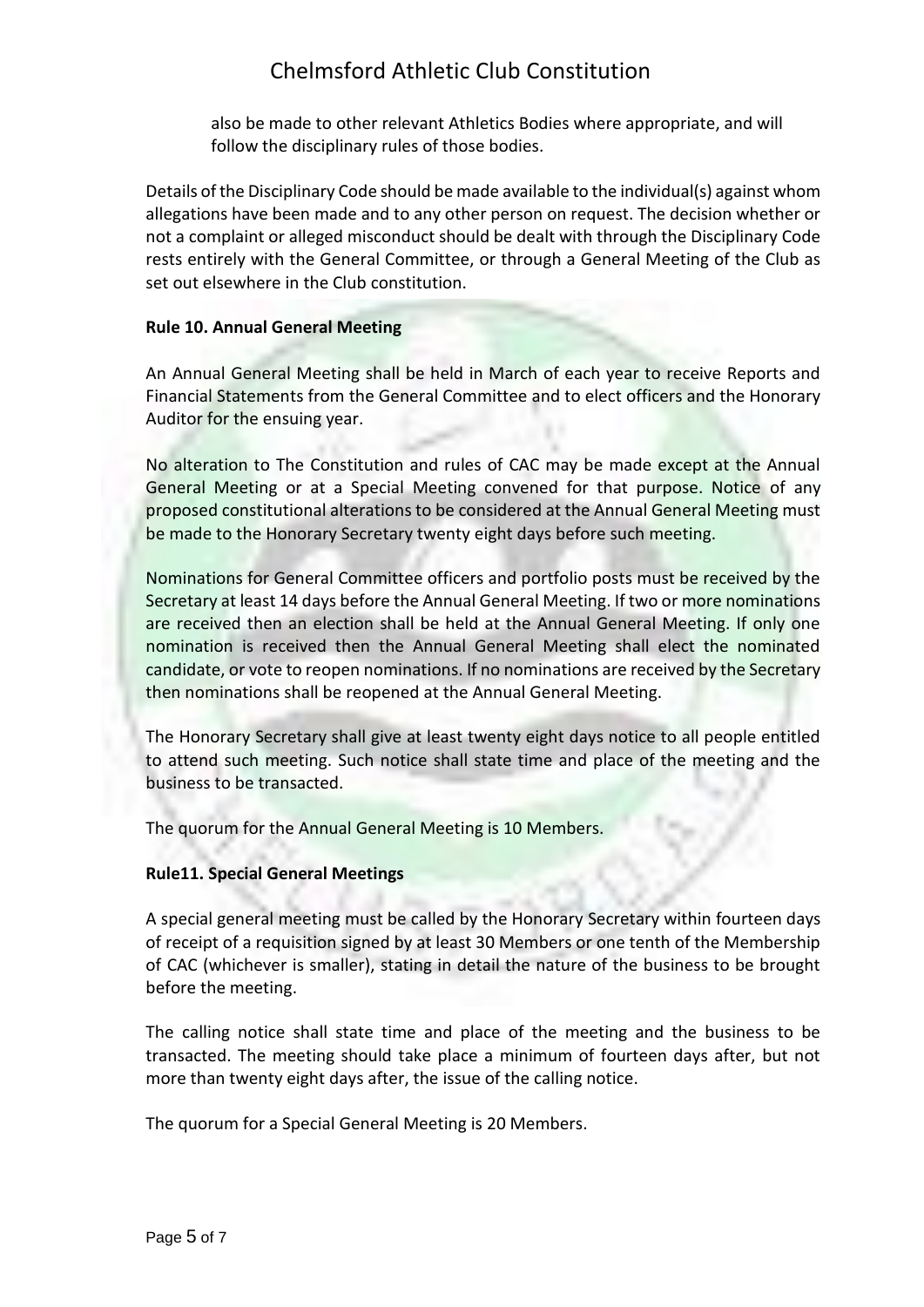### **Rule 12. Voting Rights**

Any resolution made at a general meeting of CAC must have a majority of the Members present and voting to be effective.

Voting at an AGM or SGM will be on the basis of one vote per Member.

Only paid-up CAC Members may vote at such meetings but non-members may attend. Proxy votes will be accepted only if a signed consent is lodged with the Secretary in advance stating the Members name, that of the proxy, and the agenda items upon which the proxy may vote.

Members may vote at such a meeting to exclude non-members for part of the meeting if necessary for confidentiality or legal reasons.

One parent of any young member aged under 17 may vote on the young member's behalf provided that the young member does not also vote. In such circumstances the parent may remain in the meeting if non-members are excluded.

## **Rule 13. Personal data**

CAC maintains databases of Club Members, Coaches and Officials, and also a file of medical information for emergency use.

CAC undertakes that data provided by Members will be used only for bona-fide club purposes, and only divulged to Members of the club who need the information to carry out their agreed duties. CAC is voluntarily registered under the Data Protection Act.

It is the responsibility of individual Members to inform CAC of any change of personal details such as address, telephone number, e-mail address or medical conditions.

Any communication or notice required by these rules shall be deemed to be given if sent to the last known address of any member or person entitled to attend. Similarly, medical information provided to para-medics in emergency will be the latest information in the club's possession which has been provided by the member.

## **Rule 14: Vice presidents**

CAC may from time to time nominate additional Life Vice-Presidents. Award of Life Vice-Presidency shall be in honour of exceptional and consistent service to CAC in a noncompetition capacity (for example, as an officer, coach or volunteer).

All Vice-Presidents shall be honorary, without voting rights at the General Committee.

## **Rule 15. Matters not in the Constitution/Rules**

The General Committee shall have power to deal with any matter not specifically provided for by these rules.